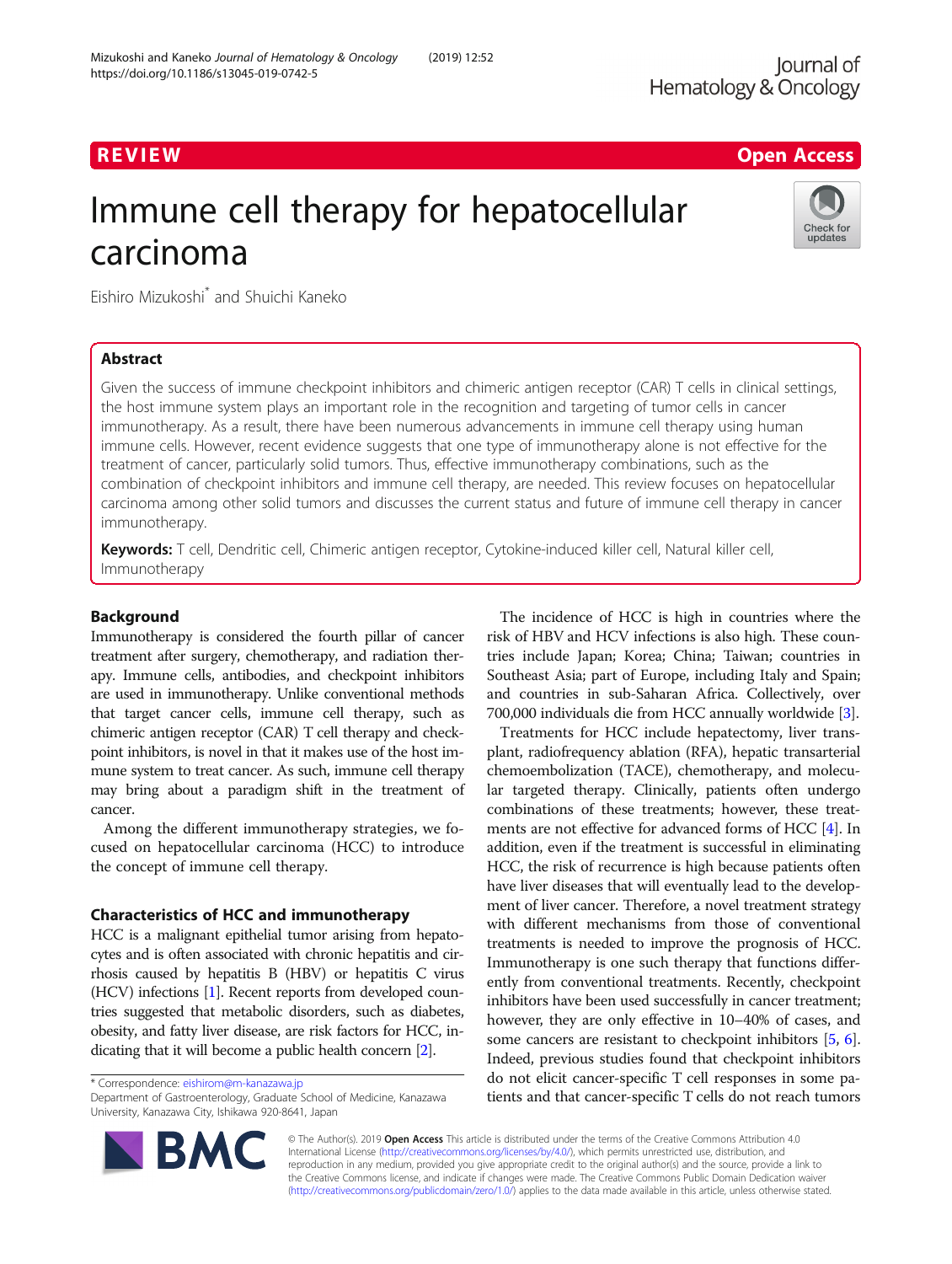<span id="page-1-0"></span>in some cases [\[7\]](#page-7-0). In order to improve the effectiveness of checkpoint inhibitors, immune cell therapy may be an effective approach to induce cancer-specific T cells in patients who are resistant to checkpoint inhibitors. In addition to the need for novel treatments, HCC is a suitable model to study treatment effects on recurrence and long-term prognosis as HCC is associated with multiple recurrences and eventually leads to death.

# Targets for immune cell therapy in HCC

T cells are the main component involved in the antitumor immune response. The first step required for the development of T cell-based immune cell therapy is to identify antigens expressed on target tumors. Although HCC is not generally considered an immunogenic tumor, HCC patients who have a high level of lymphocyte infiltration in the tumors have a lower risk of recurrence and a better prognosis [[8](#page-7-0)]. Furthermore, one study found that after RFA, patients with a high ratio of circulating tumor antigen-specific cytotoxic T lymphocytes (CTLs) in the peripheral blood have a significantly lower risk of recurrence than those with a low ratio of CTLs [\[9](#page-7-0)]. These findings suggest that HCC patients develop antitumor immunity that suppresses the progression of the disease. Studies in the past 10–15 years identified tumor-associated antigens (TAAs) in HCC and their respective T cell epitopes, thus confirming the presence of T cell-mediated immune response to HCC [\[10](#page-7-0)–[21\]](#page-7-0). This also suggests that a novel immunotherapy for HCC can be

established by developing a method to elicit potent antitumor responses.

Among the TAAs, the immune response to  $\alpha$ fetoprotein (AFP) has been studied in depth since CTL epitopes for AFP were identified at an early stage [[10](#page-7-0), [22\]](#page-7-0). AFP is a carcinoembryonic antigen and is produced in the body during fetal development. Although AFP is no longer produced soon after birth, it is produced again in HCC patients. Previous studies demonstrated that HCC patients are more likely to have T cells specific to AFP epitopes in the peripheral blood than healthy individuals and that the ratio of these T cells in the peripheral blood increases with cancer progression and after RFA and TACE [\[9](#page-7-0), [23](#page-7-0)].

In addition to AFP, several TAAs have been identified for HCC. They include human telomerase reverse transcriptase (hTERT), melanoma antigen gene-A (MAGE-A), glypican-3 (GPC3), NY-ESO-1, cyclophyrin-B (Cyp-B), squamous cell carcinoma antigen recognized by T cells (SART), p53, and multidrug resistance-associated protein 3 (MRP3) [[11,](#page-7-0) [12](#page-7-0), [15](#page-7-0), [16](#page-7-0), [20,](#page-7-0) [21,](#page-7-0) [24](#page-7-0), [25](#page-7-0)] (Table 1) .

#### Antitumor immune response in HCC patients

Identification of CTL epitopes has led to the development of cancer immunotherapy. Furthermore, it is essential to understanding the mechanisms underlying immune response in HCC patients. One study examined

Antigen Frequency of occurrence (%) Cytotoxic T cell epitope HI A restriction Year of report **Reporter** [reference] T cell receptor\* Year of report Reporter [reference] AFP  $< 80$  AFP<sub>137</sub>, AFP<sub>158</sub> AC A2 1999 Butterfield et al. [\[10\]](#page-7-0) AFP<sub>158</sub> 2018 Docta et al. [\[26\]](#page-7-0) AFP<sub>325</sub>, AFP<sub>542</sub>, AFP<sub>357</sub>, AFP<sub>403</sub> A24 2006 Mizukoshi et al. [\[14\]](#page-7-0) AFP<sub>357</sub> 2017 Nakagawa et al. [\[27\]](#page-7-0)  $NY-ESO-1$  < 50  $NY-ESO-1_{157}$   $A2$   $2004$  Korangy et al. [[11](#page-7-0)]  $NY-ESO-1_{157}$  2014 Robbins et al. [\[28\]](#page-7-0)  $MAGE-A$  < 80  $MAGE-1_{161}$ ,  $MAGE-3_{271}$   $A1$ ,  $A2$  2004 Zerbini et al. [[12\]](#page-7-0)  $MAGE-10_{254}$   $A2$   $2005$  Bricard et al. [\[13\]](#page-7-0)  $S$ SX-2  $\lt$  50  $S$ SX-2<sub>41</sub>  $\lt$  A2 2005 Bricard et al. [\[13\]](#page-7-0) hTERT  $< 80$  hTERT<sub>167</sub>, hTERT<sub>324</sub>, hTERT<sub>461</sub>,  $hTERT<sub>637</sub>$ , hTERT $<sub>845</sub>$ </sub> A24 2006 Mizukoshi et al. [\[15\]](#page-7-0) hTERT<sub>461</sub> 2015 Mizukoshi et al. [\[29\]](#page-7-0) Glypican-3 < 70 GPC3<sub>144</sub>, GPC3<sub>298</sub> A2, A24 2006 Komori et al. [[16](#page-7-0)] GPC3<sub>367</sub> 2015 Dargel et al. [\[30\]](#page-7-0) p53 100 p53<sub>149</sub>, p53<sub>264</sub> A2 2006 Cicinnati, et al. [\[25](#page-7-0)]  $HCA661$  Unknown  $HCA661_{110}$ ,  $HCA661_{246}$   $A2$  2007 Pang et al. [[17](#page-7-0)]  $MRP3$  < 55 MRP3<sub>503</sub>,  $MRP3_{692}$ ,  $MRP3_{765}$  A24 2008 Mizukoshi et al. [\[18\]](#page-7-0) HCA587 < 70 HCA587<sub>140</sub>, HCA587<sub>144</sub>, HCA587<sub>248</sub> A2 2008 Xing et al. [\[19\]](#page-7-0) SART2 100 SART2<sub>93</sub>, SART2<sub>161</sub>, SART2<sub>899</sub> A24 2012 Mizukoshi et al. [\[20\]](#page-7-0)  $SART3$  100  $SART3_{109}$ ,  $SART3_{315}$  A24 2017 Kaji et al. [[21](#page-7-0)]

Table 1 Cytotoxic T cell epitopes expressed in hepatocellular carcinoma and their T cell receptors

AFP alpha-fetoprotein, MAGE melanoma-associated antigen, SSX-2 synovial sarcoma/X breakpoint-2, hTERT human telomerase reverse transcriptase, HCA hepatocellular carcinoma-associated antigen, SART squamous cell carcinoma antigen recognized by T cell

\*The epitopes recognized by cytotoxic T cell receptor were described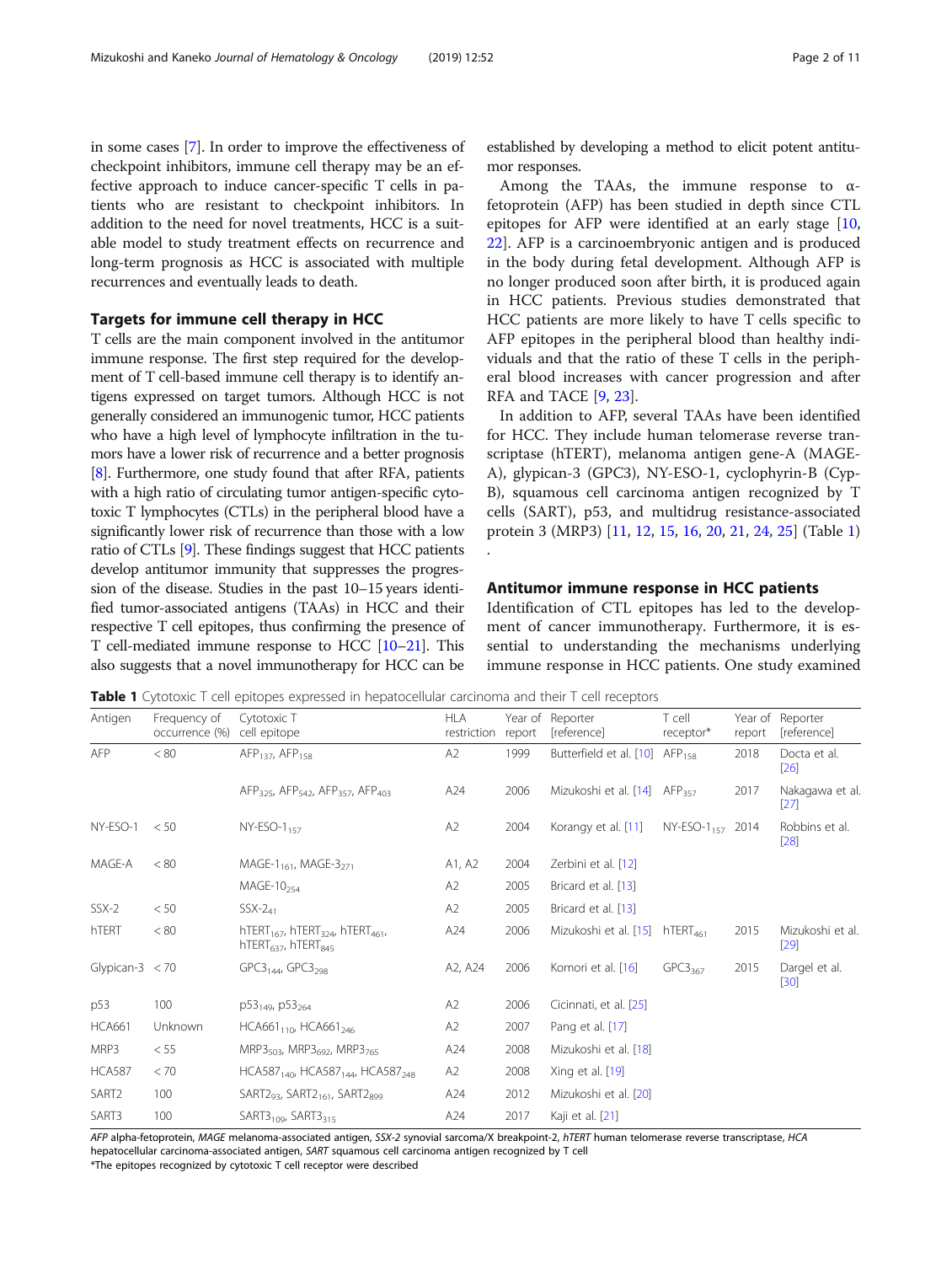the response of CTLs from HCC patients to several TAA-derived epitopes using enzyme-linked immunospot (ELISPOT) assay. The ratio of TAA-specific CTLs in peripheral mononuclear cells (PBMCs) of HCC patients ranged from 10 to 60.5 cells/300,000 PMBCs, and only 3–19% of patients had CTLs specific to the epitopes [[31\]](#page-7-0). Immune responses in these ranges are lower than those against virus-derived foreign antigens.

Furthermore, another study examined CTL response using ELISPOT and tetramer assays and identified the presence of non-functional CTLs that bind to antigen epitopes but do not produce cytokines [[18](#page-7-0)]. This demonstrated that as with other types of cancers, host immune response alone is insufficient to eliminate HCC. Thus, there is a need for additional interventions such as immune cell therapy. The following section describes the types of immune cell therapy that have been investigated for the treatment of HCC.

#### Activated lymphocyte therapy

Several forms of immune cell therapy have been evaluated for the treatment of cancers. They include immunomodulators, such as OK432; cytokine therapy using interferons (IFN) and interleukins (IL); and lymphokineactivated killer (LAK) and cytokine-induced killer (CIK) cell therapies. Haruta et al. examined two adaptive cell transfer (ACT) techniques for HCC, namely LAK cell therapy and tumor-specific CTL therapy, and demonstrated CTL therapy to be effective as 3 of 18 patients achieved complete response (CR) and 2 of 18 patients achieved partial response (PR) [\[32](#page-7-0)]. Moreover, Takayama et al. used LAK cells as an adjuvant to surgery and reported that patients who were administered activated lymphocytes had a 5-year recurrence-free survival rate of 38% compared with 22% for those who did not receive the treatment [[33\]](#page-7-0).

CIK cell therapy has also been examined in numerous studies as immune cell therapy for HCC based on adaptive cell transfer [[34](#page-7-0)–[37\]](#page-7-0). CIK cells are isolated from PMBCs of patients, grown ex vivo, and cultured with a cytokine cocktail that produces cells with highly potent antitumor activity [\[36,](#page-7-0) [38](#page-7-0)]. Lee et al. found that CIK cell therapy improved the overall survival (OS) of patients when used in combination with either RFA or TACE [\[36,](#page-7-0) [37](#page-7-0)]. In addition, a phase II non-randomized study demonstrated that the addition of CIK cell therapy to a standard therapy improved OS and progression-free survival (PFS) [[35](#page-7-0)]. These studies suggest that immune cell therapy is effective in reducing the recurrence rate, which is typically high for HCC patients following curative treatment.

#### Natural killer cell therapy

Natural killer (NK) cells play an important role in the innate host immune response against viruses and tumors.

The frequency and function of NK cells in the peripheral blood and liver are associated with recurrence and survival rates of patients with resectable HCC [[39](#page-7-0)–[41](#page-8-0)]. Thus, hepatic NK cells are thought to play an important role in mediating the immune function of the liver and immunological defense mechanisms against HCC [[42\]](#page-8-0).

Several clinical studies have demonstrated the efficacy of allogenic NK cells in adoptive immunotherapy for solid tumors, including HCC [\[43](#page-8-0)–[46](#page-8-0)]. In particular, the combination of percutaneous cryoablation and NK cell therapy was found to be effective in prolonging the PFS of patients with advanced HCC [[43](#page-8-0)]. Furthermore, multiple administration of allogenic NK cells was reported to improve the prognosis of advanced forms of HCC [[43\]](#page-8-0) and pancreatic cancer [[44](#page-8-0)].

In addition to these studies, several approaches using genetic modification techniques have been developed to improve the specificity and efficacy of NK cell cytotoxicity to tumor cells. For example, the approach using CAR for T cells (described in a later section) has also been applied to NK cells, improving the specificity and efficacy of NK cell therapy [[47](#page-8-0)–[49\]](#page-8-0). CAR-NK cells reportedly reduce the risks of autoimmune response and neoplastic transformation because they have a shorter lifetime than CAR-T cells. In addition, cytokines released from NK cells, such as IFN-γ and granulocyte-macrophage colony-stimulating factor (GM-CSF), are considered safer than the cytokine storm that results from CAR-T cell therapy [[50](#page-8-0)].

Among genetically modified NK cells, GPC3-specific CAR-NK-92 cells were reported to have high antitumor activity against HCC xenografts expressing both low and high levels of GPC3. The specificity of GPC3 CAR-NK-92 cells was confirmed by demonstrating that they are not cytotoxic to GPC3-negative HCC [\[51](#page-8-0)]. Clinical trials are currently underway to examine the safety and efficacy of CAR-NK cells [\[52,](#page-8-0) [53\]](#page-8-0). If successful, NK cell therapy may be used clinically for the treatment of solid tumors.

#### Dendritic cell therapy

Dendritic cells (DCs) are the most potent antigenpresenting cells in the body. Upon recognition of antigens, DCs are activated and mature to enhance the antitumor immune response via T cells and NK cells [[54](#page-8-0), [55](#page-8-0)]. However, host immune systems involving DCs are restricted in tumors due to several mechanisms, including the low number of DCs in the tumor, reduced ability for antigen presentation, and limited access to tumor antigens [[54](#page-8-0)]. Recent advancements in cell culture techniques revealed that GM-CSF and IL-4 trigger monocytes in the peripheral blood to induce significant activation of DCs. Therefore, artificially induced DCs can be administered intratumorally or subcutaneously to effectively stimulate DC-mediated host immune responses. In addition, current studies are examining the use of toll-like receptor (TLR)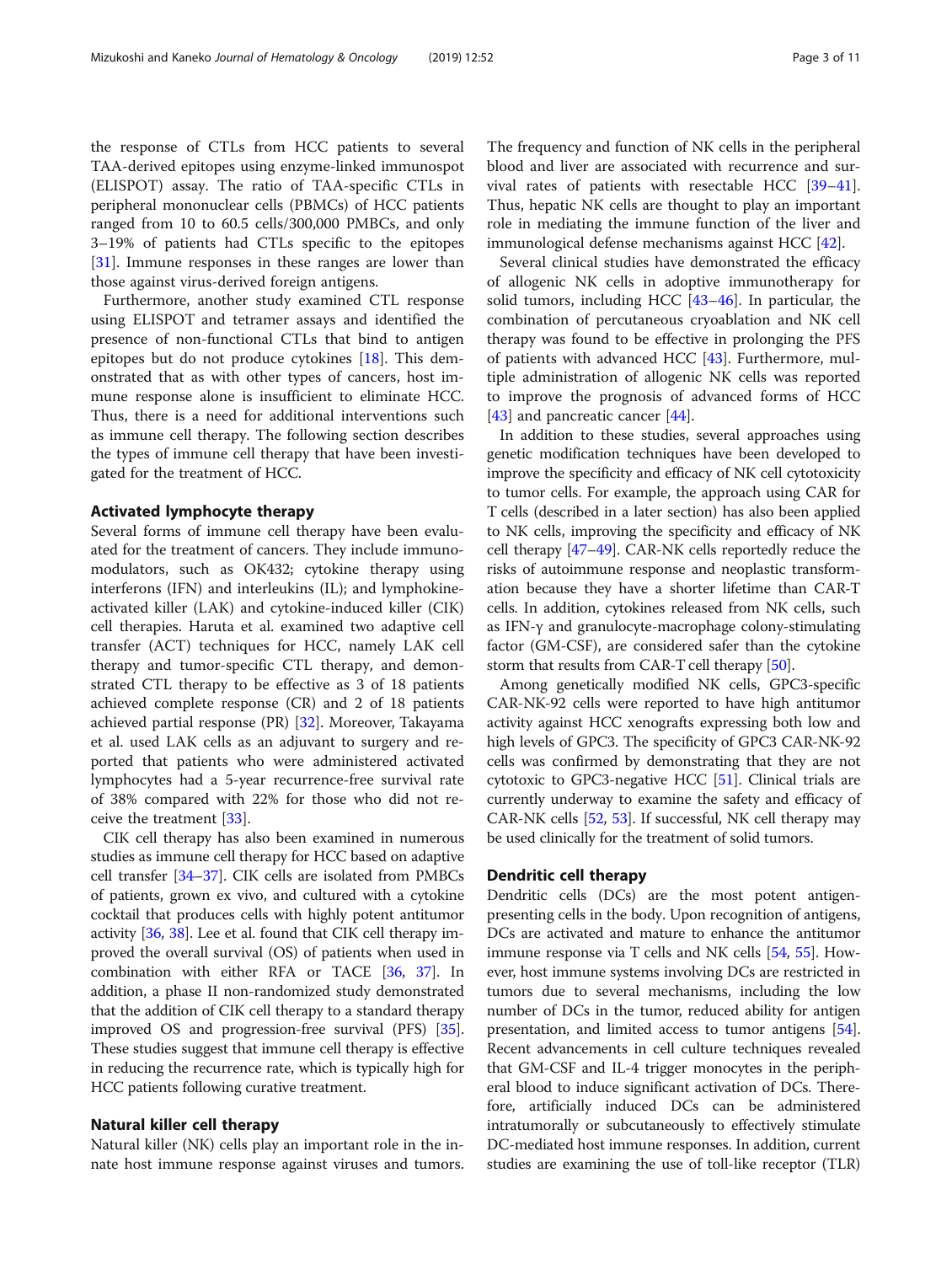agonists, TAAs, and TAA-derived peptides as antigens to induce mature DCs that have potent antigen-presenting activity.

In the USA, a DC vaccine called sipuleucel-T was approved by the Food and Drug Administration (FDA) for use in patients with metastatic prostate cancer. Sipuleucel-T is a cell product that was developed by culturing DCs with a tumor antigen (prostatic acid phosphatase (PAP) fusion protein), and has been reported to prolong survival by approximately 4 months in a phase III trial [\[56](#page-8-0)].

Numerous DC-based immunotherapy techniques have been examined for HCC [\[57](#page-8-0)–[65](#page-8-0)]. Although the majority of these techniques stimulate mature DCs before administration using TAA-derived proteins, TAA-derived peptides, or tumor lysates, DCs can be administered intratumorally without additional stimulation by antigens [\[57\]](#page-8-0). Among them, methods using antigen-derived peptides and proteins have the limitation to induce broad immune responses, and therefore, the methods by fusing tumor lysates with dendritic cells have been developed as a tumor vaccine. These techniques may be able to induce antitumor immunity against unknown antigens and their T cell epitopes [[66](#page-8-0), [67](#page-8-0)]. Other techniques have also been examined, including the re-administration of TAA-specific T cells into the body upon stimulation with ex vivo-induced DCs [[65](#page-8-0)], and re-administration of DCs and CIK cells into the body after costimulation [[58](#page-8-0), [60](#page-8-0)]. Clinical trials and meta-analyses suggested that these DC-based strategies are effective in prolonging PFS and OS [[68](#page-8-0)].

### Tumor-infiltrating lymphocyte therapy

Tumor-infiltrating lymphocyte (TIL) therapy is based on the administration of tumor-specific T cells, which have been isolated and cultured ex vivo from lymphocytes that have infiltrated resected tumors. Rosenberg et al. infused TILs into patients with advanced malignant melanoma, and 49–72% of patients achieved either CR or PR [\[69\]](#page-8-0). Furthermore, they demonstrated that patients who achieved CR were more likely to survive longer, suggesting that TIL therapy is effective for malignant melanoma. The antitumor effects of TILs may be attributed to TILs containing polyclonal T cells, both CD4+ and CD8+ T cells, and T cells that are specific to neoantigens. Overall, the development of TIL therapy confirmed that immunotherapy using cancer-specific T cells is clinically effective. Although the efficacy of TIL therapy was demonstrated in clinical trials for malignant melanoma, it has not been applied to the treatment of other types of cancers, including HCC, as it is challenging to culture cancerspecific TILs. Gene-modified T cell therapy can overcome these limitations associated with TIL therapy.

# Gene-modified T cell therapy

Gene-modified T cell therapy has been developed as a method to deliver T cells that are specific to different

types of cancers. It uses T cells that are genetically engineered to produce T cell receptors (TCRs) that recognize tumor antigens and their epitopes [\[70,](#page-8-0) [71\]](#page-8-0). Currently, there are two methods of developing gene-modified T cells: one is based on the use of tumor antigen-specific TCRs from tumor-specific T cells or their clones, and the other is based on the use of CAR (Fig. [1\)](#page-4-0). The extracellular portion of CAR is a single-chain antigen recognition receptor composed of the variable regions of heavy and light chains of a monoclonal antibody specific to the tumor surface antigen, and the intracellular portion of CAR is created by binding of co-stimulatory molecules to the intracellular portion of TCR.

### CAR-T cell therapy

CAR-T cells are T cells modified by viral vectors to express CAR [[72](#page-8-0)–[74](#page-8-0)]. CAR-T cells are not limited by human leukocyte antigen (HLA) because the antigen recognitions site of CAR-T cells consists of monoclonal antibodies that specifically recognize tumor surface antigens.

CD19-CAR-T cell therapy was reported to be effective in a clinical trial as a treatment for recurrent and refractory acute lymphocytic leukemia (ALL) [[75](#page-8-0)]. Similarly, in a trial on 16 patients with refractory ALL, 88% of the patients achieved CR [[76\]](#page-8-0), and in a subsequent trial with 53 patients, 83% of patients achieved CR by CD19-CAR-T cell therapy [[77\]](#page-8-0). Moreover, in a global, multi-center trial for recurrent and refractory ALL including 75 patients, 81% achieved remission [[78\]](#page-9-0). CD19-CAR-T cell therapy also led to an approximately 50% CR rate in patients with recurrent and refractory B cell non-Hodgkin's lymphoma [[79,](#page-9-0) [80](#page-9-0)]. Thus, CD19-CAR-T cell therapy may be highly effective, and two products have been approved by the FDA and are used clinically.

# TCR-engineered T cell therapy

TCR-engineered T (TCR-T) cells are produced by modifying T cells with the gene of TCR to specifically recognize the complex of tumor surface antigen peptides and major histocompatibility complex (MHC) molecules. Thus, TCR-T therapy is only effective if tumor cells express target antigen epitopes and MHC molecules. On one hand, HLA restriction needs to be taken into account because there are a variety of human MHC molecules, but all tumor-derived proteins that are processed by proteasomes can be targeted because the antigen itself does not need to be expressed on the cell surface. Therefore, many antigens can be targeted by TCR-T cell therapy. Although there are no commercially available TCR-T cell products, many have been tested in clinical trials (Table [2\)](#page-4-0)  $[70, 71, 81–90]$  $[70, 71, 81–90]$  $[70, 71, 81–90]$  $[70, 71, 81–90]$  $[70, 71, 81–90]$  $[70, 71, 81–90]$  $[70, 71, 81–90]$  $[70, 71, 81–90]$ . Most have been tested against malignant melanoma, but few have been tested against breast cancer, esophageal cancer, or synovial sarcoma. Based on the Response Evaluation Criteria in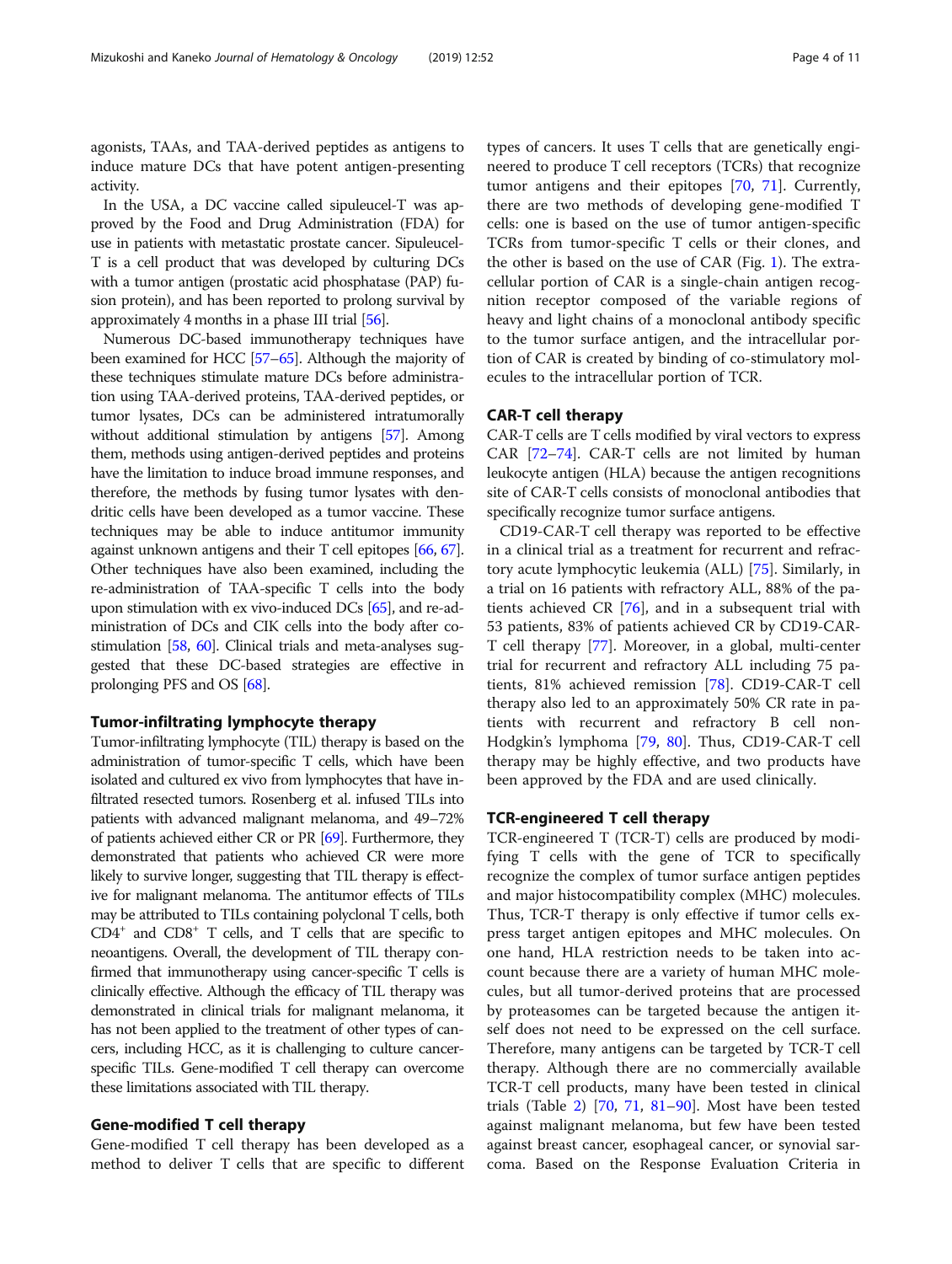<span id="page-4-0"></span>

Solid Tumors (RECIST) criteria, patients undergoing TCR-T cell therapy achieved CR and PR.

# Harvesting TCRs specific to HCC antigens

There are several methods to harvest antigen-specific TCRs. One method is to establish a clone of antigenspecific T cells from tumor-infiltrating lymphocytes or PBMCs of cancer patients and subsequently clone TCRs from these T cells. However, the process of developing T cell clones is time-consuming, and the end product is limited to TCRs that originate from T cells that can be cloned. In other words, even if a TCR has potent

**Table 2** Clinical effects and adverse events of T cell receptor gene-modified T cell therapies

| Antigen    | Type of cancer                                          | Type of T cell<br>receptor    | Effects                     | Adverse events                                               | Year of<br>report | Reporter<br>[reference]   |
|------------|---------------------------------------------------------|-------------------------------|-----------------------------|--------------------------------------------------------------|-------------------|---------------------------|
| MART-1     | Malignant melanoma                                      | Wild type                     | 1/15 PR                     | Fever, fatique et al.                                        | 2006              | Duval et al. [81]         |
| MART-1     | Malignant melanoma                                      | Wild type                     | 2/17 PR                     | Not reported                                                 | 2006              | Morgan et al. [70]        |
| MART-1     | Malignant melanoma                                      | High affinity                 | 66/20 PR                    | Disorders of the skin, eye,<br>and inner ear                 | 2009              | Johnson et al. [71]       |
| MART-1     | Malignant melanoma                                      | High-affinity<br>modification | 9/13 tumor<br>regression    | Respiratory failure                                          | 2014              | Chodon et al. [82]        |
| gp100      | Malignant melanoma                                      | Mouse origin                  | 1/16 CR, 2/16 PR            | Not reported                                                 | 2010              | Davis et al. [83]         |
| p53        | Breast cancer, esophageal<br>cancer, malignant melanoma | Mouse origin                  | 1/10 PR                     | Not reported                                                 | 2010              | Davis et al. [83]         |
| <b>CEA</b> | Colon cancer                                            | Mouse origin                  | $1/3$ PR                    | Colitis                                                      | 2011              | Parkhurst et al. [84]     |
| NY-ESO-1   | Malignant melanoma                                      | High-affinity<br>modification | 2/11 CR, 3/11 PR,           | GVHD, Skin erythema, diarrhea,<br>decrease in blood pressure | 2011              | Robbins et al. [85]       |
|            | Synovial sarcoma                                        |                               | 4/6 PR                      |                                                              |                   |                           |
|            | Myeloma                                                 |                               | 14/20 CR, 4/20 PR           |                                                              | 2015              | Rapoport et al. [86]      |
| MAGE-A3    | Malignant melanoma,<br>myeloma                          | High-affinity<br>modification | Not evaluated               | Cardiogenic shock (death)                                    | 2013              | Cameron et al. [87]       |
| MAGE-A4    | Esophageal cancer                                       | Wild type                     | 3/10 long survival          | Not reported                                                 | 2015              | Kageyamama et al.<br>[88] |
| $WT-1$     | MDS, AML                                                | Wild type                     | 2/8 transient blast<br>loss | Not reported                                                 | 2017              | Tawara et al. [89]        |
|            | Tyrosinase Malignant melanoma                           | Wild type                     | $1/3$ PR                    | Vitiligo                                                     | 2018              | Moore et al. [90]         |

MART melanoma antigen recognized by T cells, CEA carcinoembryonic antigen, MAGE melanoma-associated antigen, CR complete response, PR partial response, MDS myelodysplastic syndrome, AML acute myelogenous leukemia, GVHD graft versus host disease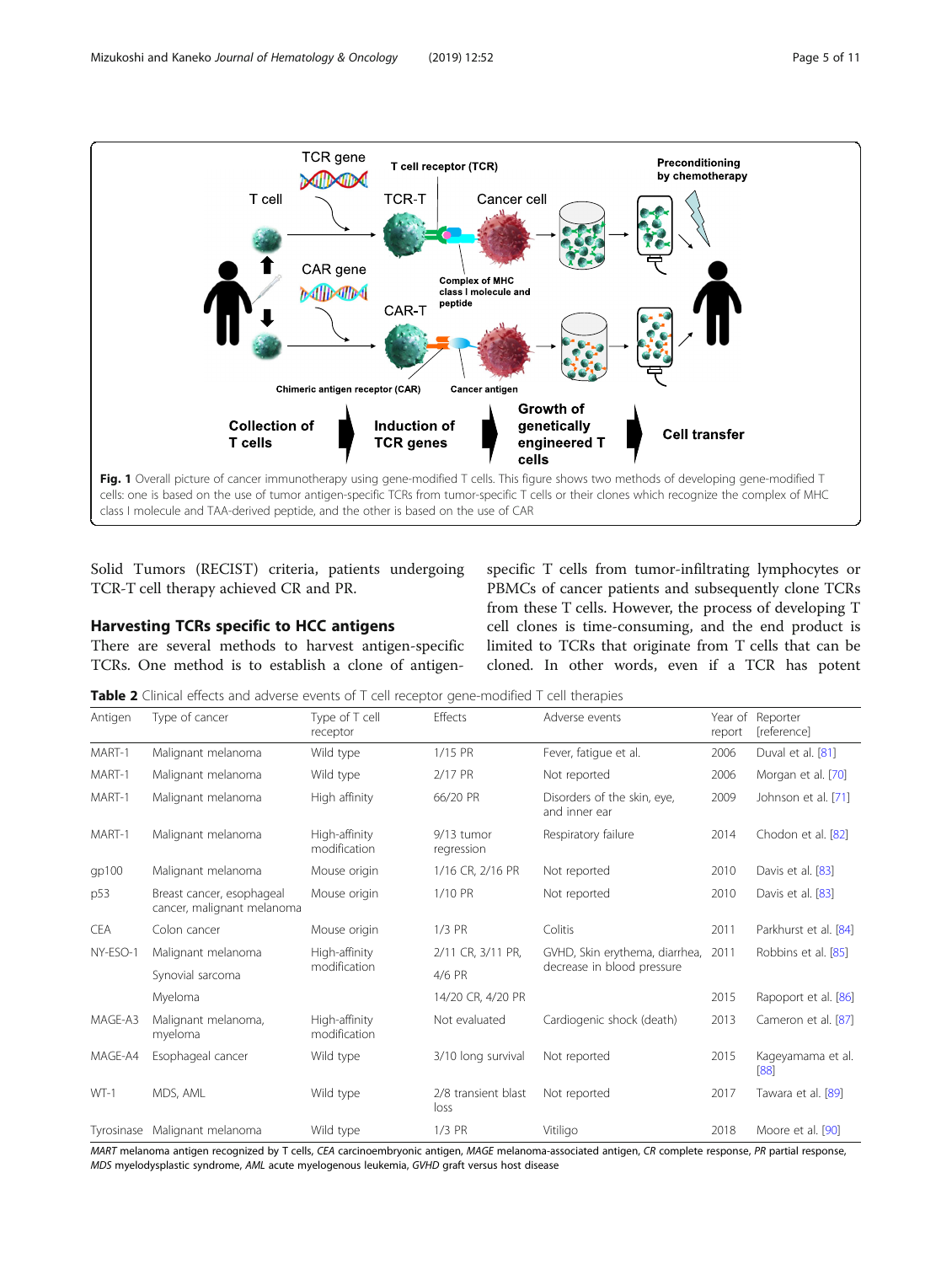antitumor activity, it may not be produced using this method if there are few T cells that express this particular TCR or if T cells expressing the TCR have limited proliferative capacity to establish clones. In order to overcome this limitation, techniques have recently been developed to clone TCRs from a single T cell [\[91,](#page-9-0) [92](#page-9-0)]. These techniques enable rapid cloning of TCRs at a single-cell level, resulting in the production of TCRs that cannot be harvested using the conventional method. Using these techniques, cloning of TCRs that bind to HCC-target proteins, including AFP, hTERT, MAGE, and NY-ESO-1, is possible [\[27](#page-7-0)–[30\]](#page-7-0) (Table [1\)](#page-1-0).

Most TCRs that are isolated from lymphocytes of cancer patients have a low affinity for antigens. Tumor antigens, including differentiation antigens, such as gp100 and MART-1 for malignant melanoma; cancer/testis antigens, such as MAGE3 and NY-ESO-1; and overexpressed antigens, such as carcinoembryonic antigen (CEA) for colon cancer, are self-antigens that are expressed by normal cells. Thus, T cells harboring TCRs with a low affinity for these antigens typically remain in the body by negative selection in the thymus. Recent studies suggest that genemodified T cell therapy using these low-affinity TCRs has limited antitumor effects. Several techniques have been developed in order to overcome this limitation, including a technique to artificially modify TCRs to make them high-affinity receptors [[26](#page-7-0)] and a technique to immunize HLA transgenic mice using target antigens to isolate mouse-derived high-affinity TCRs [\[93\]](#page-9-0).

# Perspective of gene-modified T cell therapy for **HCC**

We will first discuss preclinical studies on gene-modified T cell therapy for HCC. These studies used antigens and epitopes from HCV and AFP [[93](#page-9-0), [94](#page-9-0)]; TCR genes for HCV antigens and epitopes were isolated from human T cells, whereas those for AFP antigens and epitopes were isolated from human and murine T cells. One study examined the effect of TCR-T cell therapy using TCRs that recognize HCV and AFP-derived epitopes. The study used a super immunodeficient mouse model to grow HepG2 cells expressing the target antigens and demonstrated that TCR-T cell therapy was effective against HepG2 tumors in vivo. Future clinical trials may reveal that the treatment is also clinically effective in humans. Indeed, a phase I clinical trial is underway to examine TCR-T cell therapy that targets AFP in patients with advanced HCC ([Clinical-](http://clinicaltrials.gov)[Trials.gov](http://clinicaltrials.gov) identifier: NCT03132792). Regarding CAR-T cell therapy, one study used GPC-3 as a target in HCC, which prolonged the survival of mice harboring GPC-3 positive hepatic tumors [[95](#page-9-0)].

In addition to GPC-3, mucin 1 (MUC1) and epithelial cell adhesion molecule (EpCAM) are considered to be good targets for CAR-T cell therapy in HCC patients. CAR-T cells that target these antigens are currently being developed for other cancer types [\[96,](#page-9-0) [97\]](#page-9-0). These CAR-T cells are also being tested for HCC in clinical trials ([Clini](http://clinicaltrials.gov)[calTrials.gov](http://clinicaltrials.gov) identifier: NCT02587689, NCT03013712, NCT02729493, etc.) [\[97](#page-9-0), [98](#page-9-0)], and positive outcomes are expected. Discovery of novel HCC-specific surface antigens may lead to the development of CAR-T cell therapy based on antibodies that recognize such antigens.

### Side effects of gene-modified T cell therapy

Many studies to date have described side effects associated with gene-modified T cell therapy. In CAR-T cell therapy, cytokine release syndrome (CRS) involving IFN-γ and interleukin-6 (IL-6) occurs in ALL patients due to enhanced immune cell activation [\[99](#page-9-0)–[101](#page-9-0)]. Neurotoxicity is also one of the characteristic and important side effects of CAR-T cell therapy. Recent studies are revealing pathophysiology and risk factors of CRS and neurotoxicity [[102](#page-9-0)]. The onset of these side effects is thought to be deeply involved in the process of antigen recognition and proliferation of CAR-T cells, but in studies using xenogeneic mouse models, monocyte/macrophage also plays a role in the onset of these pathologies [[103](#page-9-0)]. Steroid and the antibody against the IL-6 receptor (tocilizumab) were effective for the treatment of CRS [\[104,](#page-9-0) [105\]](#page-9-0). On the other hand, in addition to IL-6, the involvement of IL-1 is the onset of CRS or cause of severe neurotoxicity is being clarified, and treatment with IL-1 blockade using anakinra is expected [\[102,](#page-9-0) [103](#page-9-0)]. Tumor lysis syndrome was also reported as a consequence of rapid and marked lysis of tumor cells. Thus, reduction of tumor size is recommended prior to initiating CAR-T cell therapy [[106](#page-9-0)].

A clinical trial of TCR-T cell therapy for melanomaassociated antigens demonstrated that damage to normal melanocytes leads to the development of dermatitis, uveitis, and hearing impairments. TCR-T cell therapy targeting CEA also targeted CEA on normal intestinal epithelial cells and led to severe colitis [[107\]](#page-9-0). Furthermore, TCR-T cell therapy targeting MAGE-A3 led to life-threatening central nervous system disorders and cardiomyopathy [\[108,](#page-9-0) [109](#page-10-0)]. In the case of myopathy, there was notable damage to myocardial cells not expressing MAGE-A3, and the damage was a consequence of TCR recognizing epitopes from titin, which is a structural protein of striated muscle. Studies are currently ongoing to address these issues with side effects as there are currently no established methods to accurately predict these adverse events prior to treatment. In most cases, HCC patients have reduced liver function because they often have chronic hepatitis or cirrhosis. Future studies should also focus on strategies to prevent and treat associated side effects in order for gene-modified T cell therapy to be widely used in the treatment of HCC.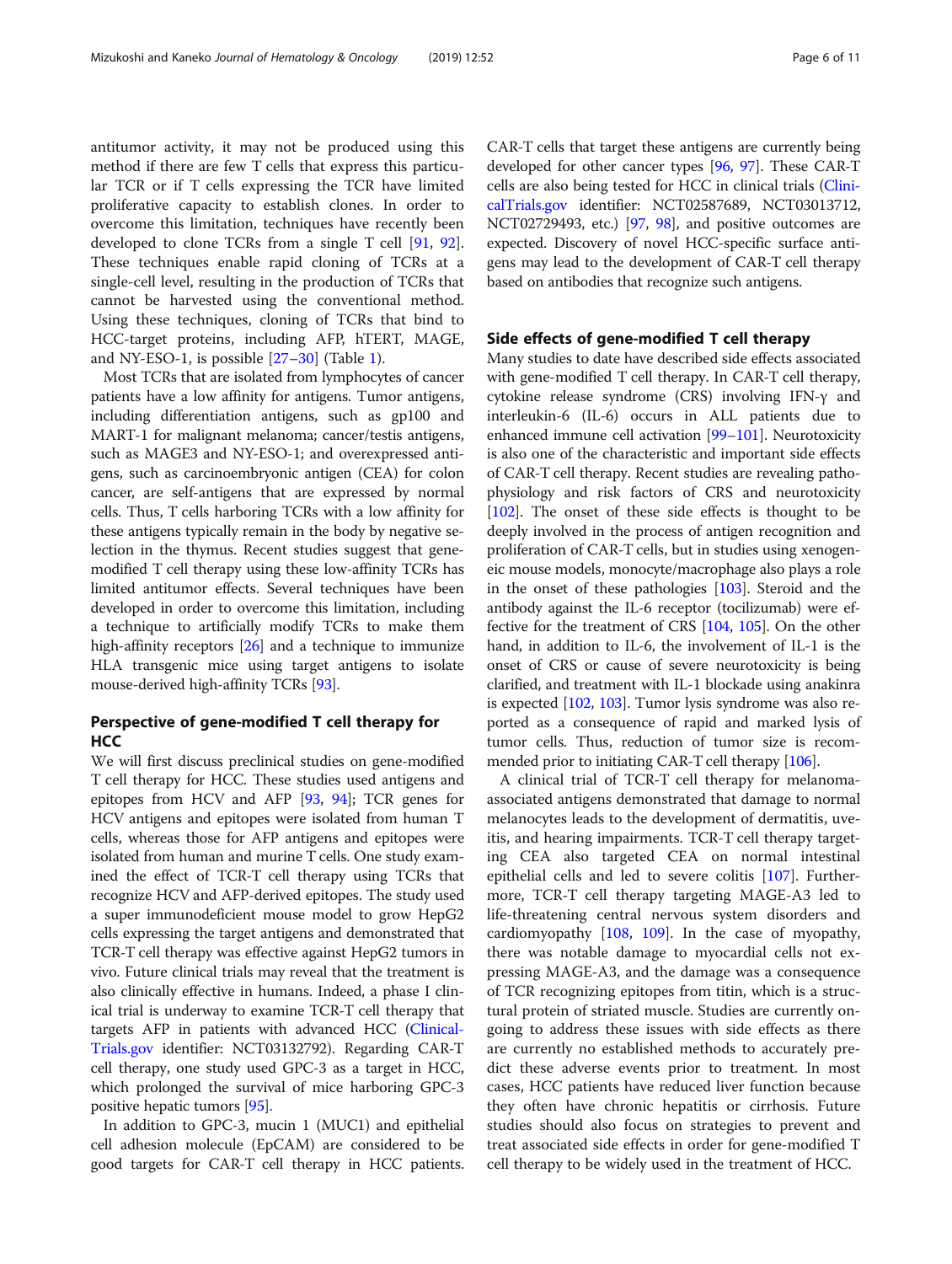# <span id="page-6-0"></span>Immunosuppression and its solution in tumor microenvironment

In the field of cancer immunotherapeutic research, immunosuppressive mechanisms by cancer cells are becoming clear. Regulatory T cells (Tregs), myeloid-derived suppressor cells (MDSCs), and tumor-associated macrophages (TAMs) are known as cells that suppress host antitumor immunity, and these cells are increased in HCC patients and involved in tumor progression [[110](#page-10-0)–[112\]](#page-10-0). The tumor microenvironment is immunosuppressed by such immunosuppressive cells and cytokines such as TGF-β, IL-10, IL-6, and VEGF, and the mechanism is diverse.

In the liver, it has been reported that sinusoidal endothelial cells induce immune tolerance against CD8-positive T cells against TAAs released from cancer cells that have undergone apoptosis [\[113](#page-10-0)]. In addition, sinusoidal endothelial cells have been reported to contribute to the immunosuppressive environment in the liver by inducing Tregs or PD-L1 through membrane-bound TGF-β [\[114\]](#page-10-0). Furthermore, liver stellate cells are present in the liver, and in HCC patients in which the cells are activated, an immunosuppressive environment for the tumor is induced and reported to have a poor prognosis [\[115\]](#page-10-0). Activated stellate cells have been reported to induce monocytes to an immunosuppressive phenotype, MDSCs, T cell dysfunction, and apoptosis via PD-L1 expression [\[116](#page-10-0)].

Recent findings have reported the methods for improving the immunosuppressive environment in such a tumor microenvironment. Lenvatinib has been reported to enhance the therapeutic effect of immune checkpoint inhibitors by reducing TAMs locally at the tumor and enhancing antitumor immunity via interferon (IFN) signal [\[117\]](#page-10-0). In fact, also in human clinical trials, the efficacy of the combination therapy of lenvatinib and pembrolizumab has been reported [[118](#page-10-0)]. Besides, the efficacy of the combination of VEGF inhibitor (bevacizumab) and anti-PD-L1 antibody (atezolizumab) for HCC has been reported [[118](#page-10-0)]. Because VEGF increases TAMs and Tregs and enhances the expression of immune checkpoint molecules including PD1 molecules of CD8 positive T cells [\[119](#page-10-0), [120](#page-10-0)], combination therapy of VEGF inhibitors and anti-PD-1 antibodies makes sense. It is expected that multiplex immunotherapy combining such molecular targeted drugs with immunotherapy will be increasingly developed in the future.

# Conclusion

As discussed in this review, studies on antitumor immunity have advanced rapidly in recent years and many of the findings are currently being applied clinically. These advancements will likely have a significant impact on immunotherapy for solid tumors, and future developments of immune cell therapy, particularly gene-modified T cell therapy, such as CAR-T or TCR-T cell therapies, are highly anticipated for the prevention of recurrence and as novel treatment strategies for HCC. Future studies should focus on the identification of highly immunogenic TAAs and their respective T cell epitopes, establishment of safer and more effective gene modification techniques for T cells, and an improved understanding of the mechanisms underlying the suppression of antitumor effects by tumor cells. These studies will lead to the development of novel and multiplex immunotherapy strategies for the future of cancer treatment.

#### **Abbreviations**

ACT: Adoptive cell transfer; AFP: Alpha-fetoprotein; CAR: Chimeric antigen receptor; CIK: Cytokine-induced killer; CTL: Cytotoxic T lymphocyte; Cyp-B: Cyclophyrin-B; ELISPOT: Enzyme-linked immunospot; GPC3: Glypican-3; HBV: Hepatitis B virus; HCC: Hepatocellular carcinoma; HCV: Hepatitis C virus; hTERT: Human telomerase reverse transcriptase; IFN: Interferon; LAK: Lymphokine-activated killer; MAGE: Melanoma antigen gene; MRP3: Multidrug resistance-associated protein 3; NK: Natural killer; SART: Squamous cell carcinoma antigen recognized by T cells; TAA: Tumorassociated antigen; TACE: Transarterial chemoembolization; TCR: T cell receptor; TIL: Tumor-infiltrating lymphocyte

#### Acknowledgements

We thank M. Araki and I. Hamanaka for technical assistance and secretarial work.

#### Authors' contributions

EM designed the study and drafted the manuscript. SK edited the manuscript and partly prepared the figure and tables. Both authors read and approved the final manuscript.

#### Funding

The work is partly supported by research grants from the Ministry of Education, Culture, Sports, Science and Technology of Japan (no. 18H02794).

#### Availability of data and materials

The material supporting the conclusion of this review has been included within the article.

#### Ethics approval and consent to participate

This is not applicable for this review.

#### Consent for publication

This is not applicable for this review.

#### Competing interests

The authors declare that they have no competing interests.

Received: 3 March 2019 Accepted: 10 May 2019 Published online: 29 May 2019

#### References

- 1. Marrero JA, Kulik LM, Sirlin CB, Zhu AX, Finn RS, Abecassis MM, Roberts LR, Heimbach JK. Diagnosis, staging, and management of hepatocellular carcinoma: 2018 practice guidance by the American Association for the Study of Liver Diseases. Hepatology. 2018;68(2):723–50.
- 2. Makarova-Rusher OV, Altekruse SF, McNeel TS, Ulahannan S, Duffy AG, Graubard BI, Greten TF, McGlynn KA. Population attributable fractions of risk factors for hepatocellular carcinoma in the United States. Cancer. 2016; 122(11):1757–65.
- 3. Ferlay J, Soerjomataram I, Dikshit R, Eser S, Mathers C, Rebelo M, Parkin DM, Forman D, Bray F. Cancer incidence and mortality worldwide: sources, methods and major patterns in GLOBOCAN 2012. Int J Cancer. 2015;136(5): E359–86.
- 4. Heimbach JK, Kulik LM, Finn RS, Sirlin CB, Abecassis MM, Roberts LR, Zhu AX, Murad MH, Marrero JA. AASLD guidelines for the treatment of hepatocellular carcinoma. Hepatology. 2018;67(1):358–80.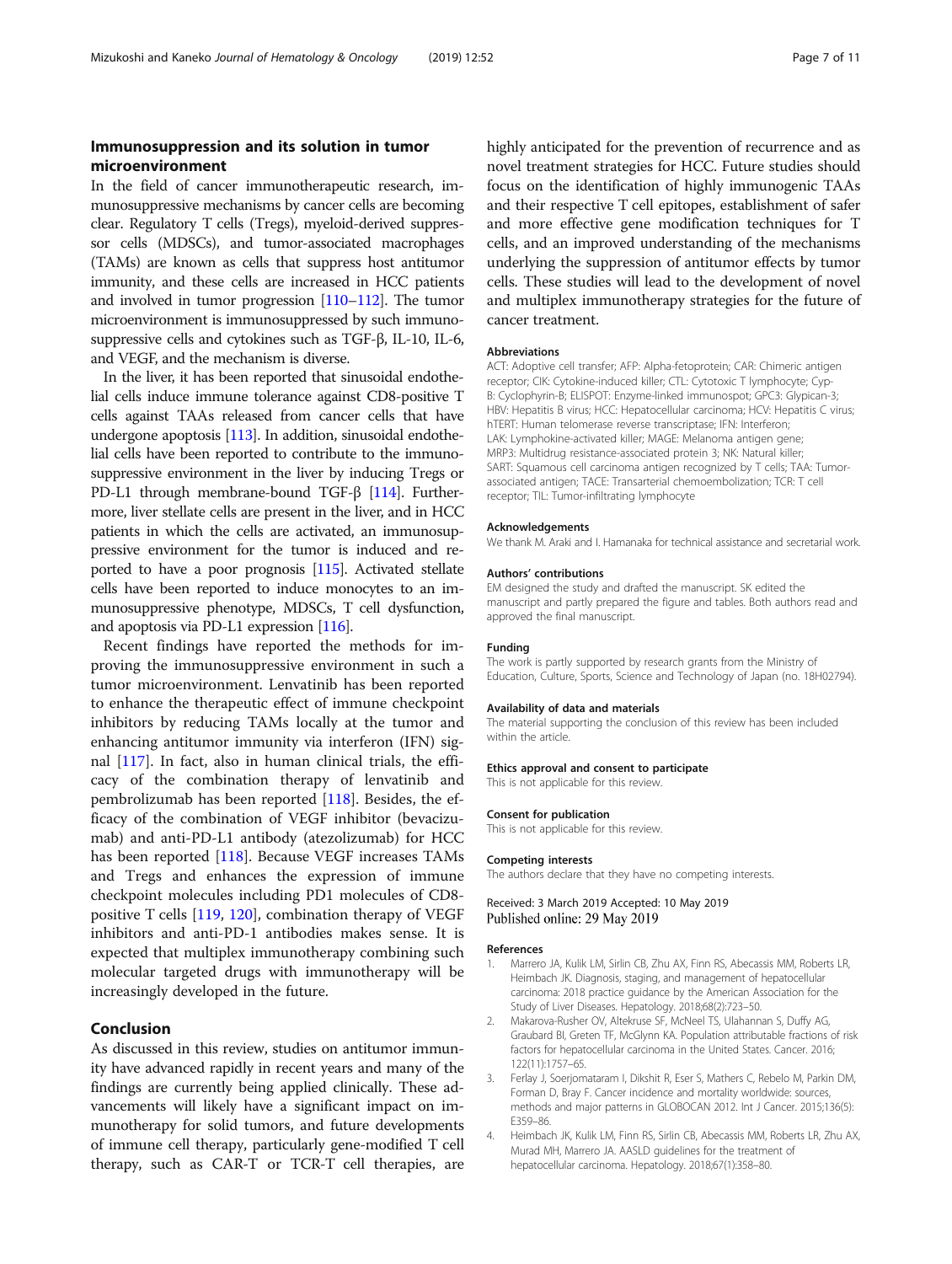- <span id="page-7-0"></span>5. Hamid O, Robert C, Daud A, Hodi FS, Hwu WJ, Kefford R, Wolchok JD, Hersey P, Joseph RW, Weber JS, Dronca R, Gangadhar TC, Patnaik A, Zarour H, Joshua AM, Gergich K, Elassaiss-Schaap J, Algazi A, Mateus C, Boasberg P, Tumeh PC, Chmielowski B, Ebbinghaus SW, Li XN, Kang SP, Ribas A. Safety and tumor responses with lambrolizumab (anti-PD-1) in melanoma. N Engl J Med. 2013;369(2):134–44.
- 6. Callahan MK, Postow MA, Wolchok JD. CTLA-4 and PD-1 pathway blockade: combinations in the clinic. Front Oncol. 2014;4:385.
- 7. Sharma P, Allison JP. The future of immune checkpoint therapy. Science. 2015;348(6230):56–61.
- 8. Wada Y, Nakashima O, Kutami R, Yamamoto O, Kojiro M. Clinicopathological study on hepatocellular carcinoma with lymphocytic infiltration. Hepatology. 1998;27(2):407–14.
- 9. Mizukoshi E, Yamashita T, Arai K, Sunagozaka H, Ueda T, Arihara F, Kagaya T, Fushimi K, Kaneko S. Enhancement of tumor-associated antigen-specific T cell responses by radiofrequency ablation of hepatocellular carcinoma. Hepatology. 2013;57(4):1448–57.
- 10. Butterfield LH, Koh A, Meng W, Vollmer CM, Ribas A, Dissette V, Lee E, Glaspy JA, McBride WH, Economou JS. Generation of human T-cell responses to an HLA-A2.1-restricted peptide epitope derived from alphafetoprotein. Cancer Res. 1999;59(13):3134–42.
- 11. Korangy F, Ormandy LA, Bleck JS, Klempnauer J, Wilkens L, Manns MP, Greten TF. Spontaneous tumor-specific humoral and cellular immune responses to NY-ESO-1 in hepatocellular carcinoma. Clin Cancer Res. 2004;10(13):4332–41.
- 12. Zerbini A, Pilli M, Soliani P, Ziegler S, Pelosi G, Orlandini A, Cavallo C, Uggeri J, Scandroglio R, Crafa P, Spagnoli GC, Ferrari C, Missale G. Ex vivo characterization of tumor-derived melanoma antigen encoding gene-specific CD8+cells in patients with hepatocellular carcinoma. J Hepatol. 2004;40(1):102–9.
- 13. Bricard G, Bouzourene H, Martinet O, Rimoldi D, Halkic N, Gillet M, Chaubert P, Macdonald HR, Romero P, Cerottini JC, Speiser DE. Naturally acquired MAGE-A10- and SSX-2-specific CD8+ T cell responses in patients with hepatocellular carcinoma. J Immunol. 2005;174(3):1709–16.
- 14. Mizukoshi E, Nakamoto Y, Tsuji H, Yamashita T, Kaneko S. Identification of alpha-fetoprotein-derived peptides recognized by cytotoxic T lymphocytes in HLA-A24+ patients with hepatocellular carcinoma. Int J Cancer. 2006; 118(5):1194–204.
- 15. Mizukoshi E, Nakamoto Y, Marukawa Y, Arai K, Yamashita T, Tsuji H, Kuzushima K, Takiguchi M, Kaneko S. Cytotoxic T cell responses to human telomerase reverse transcriptase in patients with hepatocellular carcinoma. Hepatology. 2006;43(6):1284–94.
- 16. Komori H, Nakatsura T, Senju S, Yoshitake Y, Motomura Y, Ikuta Y, Fukuma D, Yokomine K, Harao M, Beppu T, Matsui M, Torigoe T, Sato N, Baba H, Nishimura Y. Identification of HLA-A2- or HLA-A24-restricted CTL epitopes possibly useful for glypican-3-specific immunotherapy of hepatocellular carcinoma. Clin Cancer Res. 2006;12(9):2689–97.
- 17. Pang PH, Chan KT, Tse LY, Chan RC, Cheung YK, Sin FW, Guo ZH, Xie Y. Induction of cytotoxic T cell response against HCA661 positive cancer cells through activation with novel HLA-A \*0201 restricted epitopes. Cancer Lett. 2007;256(2):178–85.
- 18. Mizukoshi E, Honda M, Arai K, Yamashita T, Nakamoto Y, Kaneko S. Expression of multidrug resistance-associated protein 3 and cytotoxic T cell responses in patients with hepatocellular carcinoma. J Hepatol. 2008;49(6): 946–54.
- 19. Xing Q, Pang XW, Peng JR, Yin YH, Li Y, Yu X, Zhou SP, Zhang Y, Chen WF. Identification of new cytotoxic T-lymphocyte epitopes from cancer testis antigen HCA587. Biochem Biophys Res Commun. 2008;372(2):331–5.
- 20. Mizukoshi E, Fushimi K, Arai K, Yamashita T, Honda M, Kaneko S. Expression of chondroitin-glucuronate C5-epimerase and cellular immune responses in patients with hepatocellular carcinoma. Liver Int. 2012;32(10):1516–26.
- 21. Kaji K, Mizukoshi E, Yamashita T, Arai K, Sunagozaka H, Fushimi K, Nakagawa H, Yamada K, Terashima T, Kitahara M, Kaneko S. Cellular immune responses for squamous cell carcinoma antigen recognized by T cells 3 in patients with hepatocellular carcinoma. PloS One. 2017;12(1):e0170291.
- 22. Thimme R, Neagu M, Boettler T, Neumann-Haefelin C, Kersting N, Geissler M, Makowiec F, Obermaier R, Hopt UT, Blum HE, Spangenberg HC. Comprehensive analysis of the alpha-fetoprotein-specific CD8+ T cell responses in patients with hepatocellular carcinoma. Hepatology. 2008;48(6):1821–33.
- 23. Mizukoshi E, Nakamoto Y, Arai K, Yamashita T, Mukaida N, Matsushima K, Matsui O, Kaneko S. Enhancement of tumor-specific T-cell responses by transcatheter arterial embolization with dendritic cell infusion for hepatocellular carcinoma. Int J Cancer. 2010;126(9):2164–74.
- 24. Flecken T, Schmidt N, Hild S, Gostick E, Drognitz O, Zeiser R, Schemmer P, Bruns H, Eiermann T, Price DA, Blum HE, Neumann-Haefelin C, Thimme R. Immunodominance and functional alterations of tumor-associated antigenspecific CD8+ T-cell responses in hepatocellular carcinoma. Hepatology. 2014;59(4):1415–26.
- 25. Cicinnati VR, Zhang X, Yu Z, Ferencik S, Schmitz KJ, Dworacki G, Kaczmarek E, Oldhafer K, Frilling A, Baba HA, Schmid KW, Grosse-Wilde H, Broelsch CE, DeLeo AB, Gerken G, Beckebaum S. Increased frequencies of CD8+ T lymphocytes recognizing wild-type p53-derived epitopes in peripheral blood correlate with presence of epitope loss tumor variants in patients with hepatocellular carcinoma. Int J Cancer. 2006;119(12):2851–60.
- 26. Docta RY, Ferronha T, Sanderson JP, Weissensteiner T, Pope GD, Bennett AD, Pumphrey NJ, Ferjentsik Z, Quinn LL, Wiedermann G, Anderson V, Saini M, Maroto M, Norry E, Gerry AB. Tuning T cell receptor affinity to optimize clinical risk-benefit when targeting alpha-fetoprotein-positive liver cancer. Hepatology. 2019;69(5):2061–75.
- 27. Nakagawa H, Mizukoshi E, Kobayashi E, Tamai T, Hamana H, Ozawa T, Kishi H, Kitahara M, Yamashita T, Arai K, Terashima T, Iida N, Fushimi K, Muraguchi A, Kaneko S. Association between high-avidity T-cell receptors, induced by alpha-fetoprotein-derived peptides, and anti-tumor effects in patients with hepatocellular carcinoma. Gastroenterology. 2017;152(6):1395–406 e1310.
- 28. Robbins PF, Kassim SH, Tran TL, Crystal JS, Morgan RA, Feldman SA, Yang JC, Dudley ME, Wunderlich JR, Sherry RM, Kammula US, Hughes MS, Restifo NP, Raffeld M, Lee CC, Li YF, El-Gamil M, Rosenberg SA. A pilot trial using lymphocytes genetically engineered with an NY-ESO-1-reactive T-cell receptor: long-term follow-up and correlates with response. Clin Cancer Res. 2015;21(5):1019–27.
- 29. Mizukoshi E, Nakagawa H, Kitahara M, Yamashita T, Arai K, Sunagozaka H, Fushimi K, Kobayashi E, Kishi H, Muraguchi A, Kaneko S. Immunological features of T cells induced by human telomerase reverse transcriptasederived peptides in patients with hepatocellular carcinoma. Cancer Lett. 2015;364(2):98–105.
- 30. Dargel C, Bassani-Sternberg M, Hasreiter J, Zani F, Bockmann JH, Thiele F, Bohne F, Wisskirchen K, Wilde S, Sprinzl MF, Schendel DJ, Krackhardt AM, Uckert W, Wohlleber D, Schiemann M, Stemmer K, Heikenwalder M, Busch DH, Richter G, Mann M, Protzer U. T cells engineered to express a T-cell receptor specific for glypican-3 to recognize and kill hepatoma cells in vitro and in mice. Gastroenterology. 2015;149(4):1042–52.
- 31. Mizukoshi E, Nakamoto Y, Arai K, Yamashita T, Sakai A, Sakai Y, Kagaya T, Honda M, Kaneko S. Comparative analysis of various tumor-associated antigen-specific t-cell responses in patients with hepatocellular carcinoma. Hepatology. 2011;53(4):1206–16.
- 32. Haruta I, Yamauchi K, Aruga A, Komatsu T, Takasaki K, Hayashi N, Hanyu F. Analytical study of the clinical response to two distinct adoptive immunotherapies for advanced hepatocellular carcinoma: comparison between LAK cell and CTL therapy. J Immunother Emphasis Tumor Immunol. 1996;19(3):218–23.
- 33. Takayama T, Sekine T, Makuuchi M, Yamasaki S, Kosuge T, Yamamoto J, Shimada K, Sakamoto M, Hirohashi S, Ohashi Y, Kakizoe T. Adoptive immunotherapy to lower postsurgical recurrence rates of hepatocellular carcinoma: a randomised trial. Lancet. 2000;356(9232):802–7.
- 34. Huang ZM, Li W, Li S, Gao F, Zhou QM, Wu FM, He N, Pan CC, Xia JC, Wu PH, Zhao M. Cytokine-induced killer cells in combination with transcatheter arterial chemoembolization and radiofrequency ablation for hepatocellular carcinoma patients. J Immunother. 2013;36(5):287–93.
- 35. Yu X, Zhao H, Liu L, Cao S, Ren B, Zhang N, An X, Yu J, Li H, Ren X. A randomized phase II study of autologous cytokine-induced killer cells in treatment of hepatocellular carcinoma. J Clin Immunol. 2014;34(2):194–203.
- 36. Lee JH, Lim YS, Yeon JE, Song TJ, Yu SJ, Gwak GY, Kim KM, Kim YJ, Lee JW, Yoon JH. Adjuvant immunotherapy with autologous cytokine-induced killer cells for hepatocellular carcinoma. Gastroenterology. 2015;148(7):1383–1391 e1386.
- 37. Lee JH, Lim YS, Yeon JE, Song TJ, Yu SJ, Gwak GY, Kim KM, Kim YJ, Lee JW, Yoon JH. Sustained efficacy of adjuvant immunotherapy with cytokineinduced killer cells for hepatocellular carcinoma: an extended 5-year followup. Cancer Immunol Immunother. 2019;68(1):23–32.
- 38. Schmidt-Wolf IG, Lefterova P, Mehta BA, Fernandez LP, Huhn D, Blume KG, Weissman IL, Negrin RS. Phenotypic characterization and identification of effector cells involved in tumor cell recognition of cytokine-induced killer cells. Exp Hematol. 1993;21(13):1673–9.
- 39. Chew V, Chen J, Lee D, Loh E, Lee J, Lim KH, Weber A, Slankamenac K, Poon RT, Yang H, Ooi LL, Toh HC, Heikenwalder M, Ng IO, Nardin A, Abastado JP.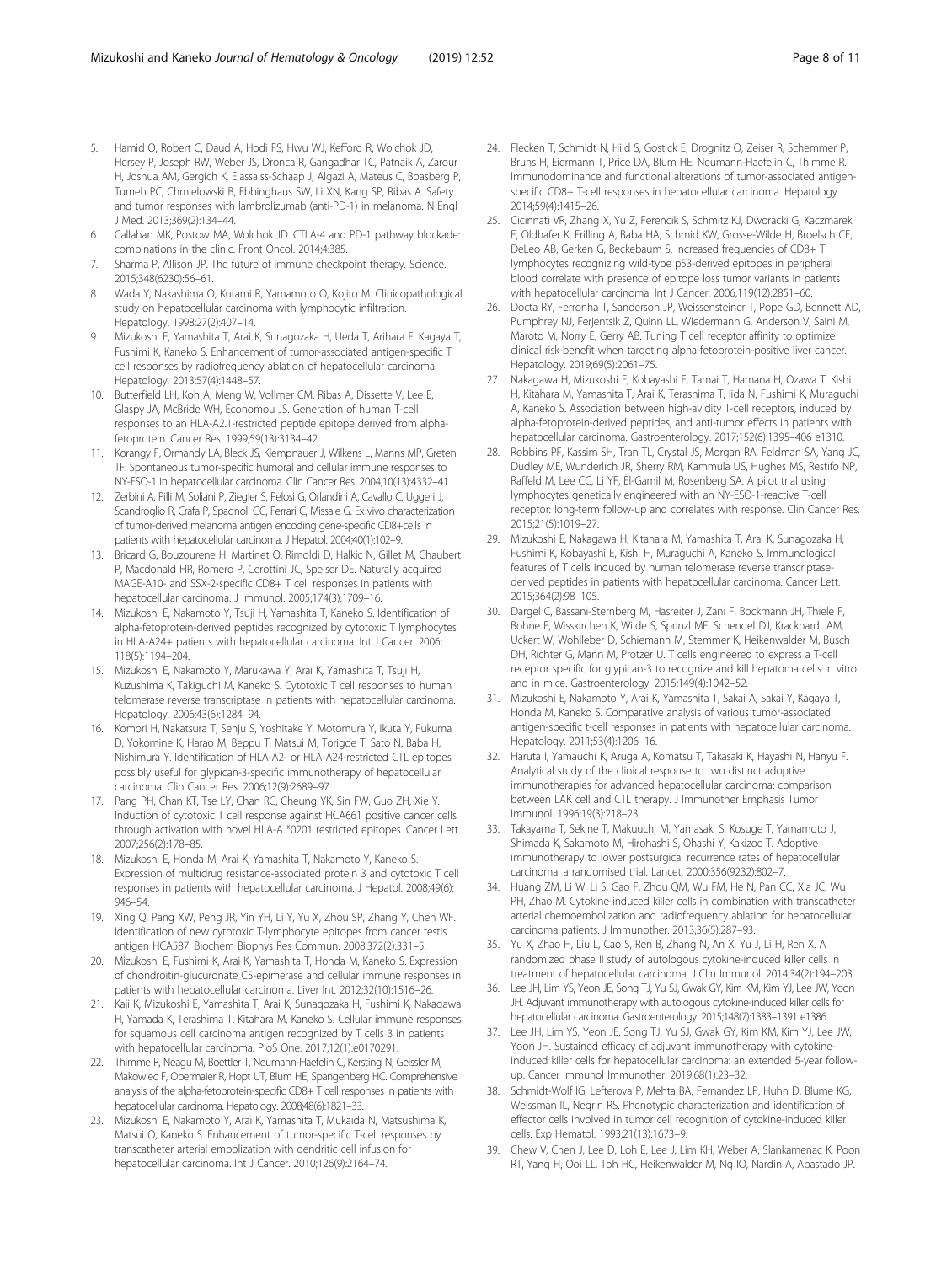<span id="page-8-0"></span>Chemokine-driven lymphocyte infiltration: an early intratumoural event determining long-term survival in resectable hepatocellular carcinoma. Gut. 2012;61(3):427–38.

- 40. Cariani E, Pilli M, Zerbini A, Rota C, Olivani A, Zanelli P, Zanetti A, Trenti T, Ferrari C, Missale G. HLA and killer immunoglobulin-like receptor genes as outcome predictors of hepatitis C virus-related hepatocellular carcinoma. Clin Cancer Res. 2013;19(19):5465–73.
- 41. Sun C, Sun HY, Xiao WH, Zhang C, Tian ZG. Natural killer cell dysfunction in hepatocellular carcinoma and NK cell-based immunotherapy. Acta Pharmacol Sin. 2015;36(10):1191–9.
- 42. Peng H, Wisse E, Tian Z. Liver natural killer cells: subsets and roles in liver immunity. Cell Mol Immunol. 2016;13(3):328–36.
- 43. Lin M, Liang S, Wang X, Liang Y, Zhang M, Chen J, Niu L, Xu K. Cryoablation combined with allogenic natural killer cell immunotherapy improves the curative effect in patients with advanced hepatocellular cancer. Oncotarget. 2017;8(47):81967–77.
- 44. Lin M, Alnaggar M, Liang S, Wang X, Liang Y, Zhang M, Chen J, Niu L, Xu K. An important discovery on combination of irreversible electroporation and allogeneic natural killer cell immunotherapy for unresectable pancreatic cancer. Oncotarget. 2017;8(60):101795–807.
- 45. Lin M, Liang SZ, Wang XH, Liang YQ, Zhang MJ, Niu LZ, Chen JB, Li HB, Xu KC. Clinical efficacy of percutaneous cryoablation combined with allogenic NK cell immunotherapy for advanced non-small cell lung cancer. Immunol Res. 2017;65(4):880–7.
- 46. Alnaggar M, Lin M, Mesmar A, Liang S, Qaid A, Xu K, Chen J, Niu L, Yin Z. Allogenic natural killer cell immunotherapy combined with irreversible electroporation for stage IV hepatocellular carcinoma: survival outcome. Cell Physiol Biochem. 2018;48(5):1882–93.
- 47. Romanski A, Uherek C, Bug G, Seifried E, Klingemann H, Wels WS, Ottmann OG, Tonn T. CD19-CAR engineered NK-92 cells are sufficient to overcome NK cell resistance in B-cell malignancies. J Cell Mol Med. 2016;20(7):1287–94.
- 48. Oelsner S, Friede ME, Zhang C, Wagner J, Badura S, Bader P, Ullrich E, Ottmann OG, Klingemann H, Tonn T, Wels WS. Continuously expanding CAR NK-92 cells display selective cytotoxicity against B-cell leukemia and lymphoma. Cytotherapy. 2017;19(2):235–49.
- 49. Nowakowska P, Romanski A, Miller N, Odendahl M, Bonig H, Zhang C, Seifried E, Wels WS, Tonn T. Clinical grade manufacturing of genetically modified, CAR-expressing NK-92 cells for the treatment of ErbB2-positive malignancies. Cancer Immunol Immunother. 2018;67(1):25–38.
- 50. Klingemann H. Are natural killer cells superior CAR drivers? Oncoimmunology. 2014;3:e28147.
- 51. Yu M, Luo H, Fan M, Wu X, Shi B, Di S, Liu Y, Pan Z, Jiang H, Li Z. Development of GPC3-specific chimeric antigen receptor-engineered natural killer cells for the treatment of hepatocellular carcinoma. Mol Ther. 2018;26(2):366–78.
- 52. Rezvani K, Rouce R, Liu E, Shpall E. Engineering natural killer cells for cancer immunotherapy. Mol Ther. 2017;25(8):1769–81.
- 53. Liu E, Tong Y, Dotti G, Shaim H, Savoldo B, Mukherjee M, Orange J, Wan X, Lu X, Reynolds A, Gagea M, Banerjee P, Cai R, Bdaiwi MH, Basar R, Muftuoglu M, Li L, Marin D, Wierda W, Keating M, Champlin R, Shpall E, Rezvani K. Cord blood NK cells engineered to express IL-15 and a CD19 targeted CAR show long-term persistence and potent antitumor activity. Leukemia. 2018;32(2):520–31.
- 54. Shang N, Figini M, Shangguan J, Wang B, Sun C, Pan L, Ma Q, Zhang Z. Dendritic cells based immunotherapy. Am J Cancer Res. 2017;7(10):2091–102.
- 55. Osada T, Clay T, Hobeika A, Lyerly HK, Morse MA. NK cell activation by dendritic cell vaccine: a mechanism of action for clinical activity. Cancer Immunol Immunother. 2006;55(9):1122–31.
- 56. Kantoff PW, Higano CS, Shore ND, Berger ER, Small EJ, Penson DF, Redfern CH, Ferrari AC, Dreicer R, Sims RB, Xu Y, Frohlich MW, Schellhammer PF. Sipuleucel-T immunotherapy for castration-resistant prostate cancer. N Engl J Med. 2010;363(5):411–22.
- 57. Nakamoto Y, Mizukoshi E, Kitahara M, Arihara F, Sakai Y, Kakinoki K, Fujita Y, Marukawa Y, Arai K, Yamashita T, Mukaida N, Matsushima K, Matsui O, Kaneko S. Prolonged recurrence-free survival following OK432-stimulated dendritic cell transfer into hepatocellular carcinoma during transarterial embolization. Clin Exp Immunol. 2011;163(2):165–77.
- 58. Niu LZ, Li JL, Zeng JY, Mu F, Liao MT, Yao F, Li L, Liu CY, Chen JB, Zuo JS, Xu KC. Combination treatment with comprehensive cryoablation and immunotherapy in metastatic hepatocellular cancer. World J Gastroenterol. 2013;19(22):3473–80.
- 59. El Ansary M, Mogawer S, Elhamid SA, Alwakil S, Aboelkasem F, Sabaawy HE, Abdelhalim O. Immunotherapy by autologous dendritic cell vaccine in patients with advanced HCC. J Cancer Res Clin Oncol. 2013;139(1):39–48.
- 60. Shimizu K, Kotera Y, Aruga A, Takeshita N, Katagiri S, Ariizumi S, Takahashi Y, Yoshitoshi K, Takasaki K, Yamamoto M. Postoperative dendritic cell vaccine plus activated T-cell transfer improves the survival of patients with invasive hepatocellular carcinoma. Hum Vaccin Immunother. 2014;10(4):970–6.
- 61. Sun TY, Yan W, Yang CM, Zhang LF, Tang HL, Chen Y, Hu HX, Wei X. Clinical research on dendritic cell vaccines to prevent postoperative recurrence and metastasis of liver cancer. Genet Mol Res. 2015;14(4):16222–32.
- 62. Yu MA, Liang P, Yu XL, Han ZY, Dong XJ, Wang YU, Cheng C, Li X. Multiple courses of immunotherapy with different immune cell types for patients with hepatocellular carcinoma after microwave ablation. Exp Ther Med. 2015;10(4):1460–6.
- 63. Lee JH, Lee Y, Lee M, Heo MK, Song JS, Kim KH, Lee H, Yi NJ, Lee KW, Suh KS, Bae YS, Kim YJ. A phase I/IIa study of adjuvant immunotherapy with tumour antigen-pulsed dendritic cells in patients with hepatocellular carcinoma. Br J Cancer. 2015;113(12):1666–76.
- 64. Lee JH, Tak WY, Lee Y, Heo MK, Song JS, Kim HY, Park SY, Bae SH, Heo J, Kim KH, Bae YS, Kim YJ. Adjuvant immunotherapy with autologous dendritic cells for hepatocellular carcinoma, randomized phase II study. Oncoimmunology. 2017;6(7):e1328335.
- 65. Wang Y, Yang X, Yu Y, Xu Z, Sun Y, Liu H, Cheng J, Liu M, Sha B, Li L, Ding N, Li Z, Jin H, Qian Q. Immunotherapy of patient with hepatocellular carcinoma using cytotoxic T lymphocytes ex vivo activated with tumor antigen-pulsed dendritic cells. J Cancer. 2018;9(2):275–87.
- 66. Palmer DH, Midgley RS, Mirza N, Torr EE, Ahmed F, Steele JC, Steven NM, Kerr DJ, Young LS, Adams DH. A phase II study of adoptive immunotherapy using dendritic cells pulsed with tumor lysate in patients with hepatocellular carcinoma. Hepatology. 2009;49(1):124–32.
- 67. Palucka K, Banchereau J. Dendritic-cell-based therapeutic cancer vaccines. Immunity. 2013;39(1):38–48.
- 68. Chen C, Ma YH, Zhang YT, Zhang F, Zhou N, Wang X, Liu T, Li YM. Effect of dendritic cell-based immunotherapy on hepatocellular carcinoma: a systematic review and meta-analysis. Cytotherapy. 2018;20(8):975–89.
- Rosenberg SA, Restifo NP. Adoptive cell transfer as personalized immunotherapy for human cancer. Science. 2015;348(6230):62–8.
- 70. Morgan RA, Dudley ME, Wunderlich JR, Hughes MS, Yang JC, Sherry RM, Royal RE, Topalian SL, Kammula US, Restifo NP, Zheng Z, Nahvi A, de Vries CR, Rogers-Freezer LJ, Mavroukakis SA, Rosenberg SA. Cancer regression in patients after transfer of genetically engineered lymphocytes. Science. 2006; 314(5796):126–9.
- 71. Johnson LA, Morgan RA, Dudley ME, Cassard L, Yang JC, Hughes MS, Kammula US, Royal RE, Sherry RM, Wunderlich JR, Lee CC, Restifo NP, Schwarz SL, Cogdill AP, Bishop RJ, Kim H, Brewer CC, Rudy SF, VanWaes C, Davis JL, Mathur A, Ripley RT, Nathan DA, Laurencot CM, Rosenberg SA. Gene therapy with human and mouse T-cell receptors mediates cancer regression and targets normal tissues expressing cognate antigen. Blood. 2009;114(3):535–46.
- 72. Sadelain M, Brentjens R, Riviere I. The basic principles of chimeric antigen receptor design. Cancer Discov. 2013;3(4):388–98.
- 73. Cheadle EJ, Gornall H, Baldan V, Hanson V, Hawkins RE, Gilham DE. CAR T cells: driving the road from the laboratory to the clinic. Immunol Rev. 2014; 257(1):91–106.
- 74. Long AH, Haso WM, Shern JF, Wanhainen KM, Murgai M, Ingaramo M, Smith JP, Walker AJ, Kohler ME, Venkateshwara VR, Kaplan RN, Patterson GH, Fry TJ, Orentas RJ, Mackall CL. 4-1BB costimulation ameliorates T cell exhaustion induced by tonic signaling of chimeric antigen receptors. Nat Med. 2015;21(6):581–90.
- 75. Jackson HJ, Rafiq S, Brentjens RJ. Driving CAR T-cells forward. Nat Rev Clin Oncol. 2016;13(6):370–83.
- 76. Davila ML, Riviere I, Wang X, Bartido S, Park J, Curran K, Chung SS, Stefanski J, Borquez-Ojeda O, Olszewska M, Qu J, Wasielewska T, He Q, Fink M, Shinglot H, Youssif M, Satter M, Wang Y, Hosey J, Quintanilla H, Halton E, Bernal Y, Bouhassira DC, Arcila ME, Gonen M, Roboz GJ, Maslak P, Douer D, Frattini MG, Giralt S, et al. Efficacy and toxicity management of 19-28z CAR T cell therapy in B cell acute lymphoblastic leukemia. Sci Transl Med. 2014; 6(224):224ra225.
- 77. Park JH, Riviere I, Gonen M, Wang X, Senechal B, Curran KJ, Sauter C, Wang Y, Santomasso B, Mead E, Roshal M, Maslak P, Davila M, Brentjens RJ, Sadelain M. Long-term follow-up of CD19 CAR therapy in acute lymphoblastic leukemia. N Engl J Med. 2018;378(5):449–59.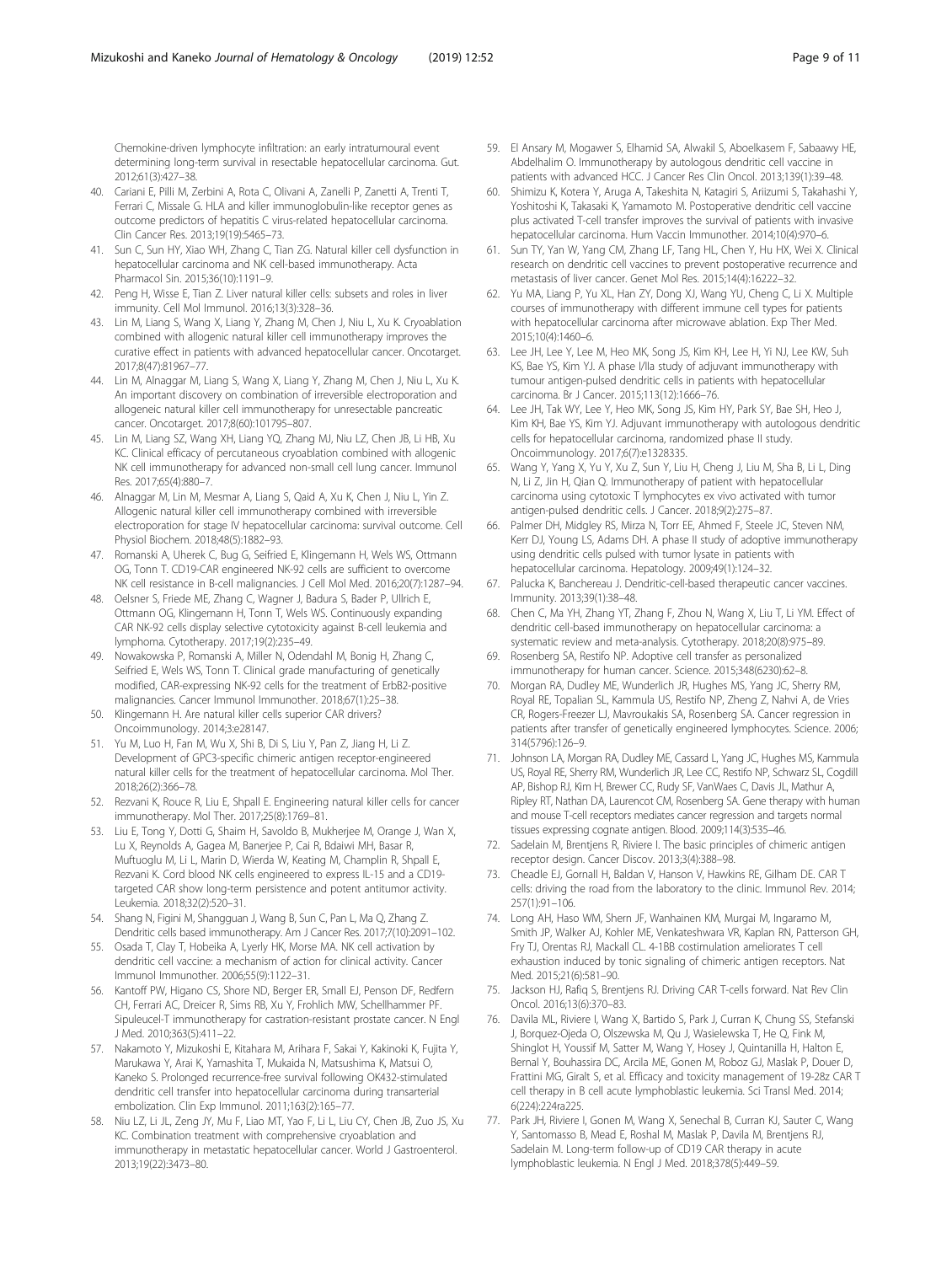- <span id="page-9-0"></span>78. Maude SL, Laetsch TW, Buechner J, Rives S, Boyer M, Bittencourt H, Bader P, Verneris MR, Stefanski HE, Myers GD, Qayed M, De Moerloose B, Hiramatsu H, Schlis K, Davis KL, Martin PL, Nemecek ER, Yanik GA, Peters C, Baruchel A, Boissel N, Mechinaud F, Balduzzi A, Krueger J, June CH, Levine BL, Wood P, Taran T, Leung M, Mueller KT, et al. Tisagenlecleucel in children and young adults with B-cell lymphoblastic leukemia. N Engl J Med. 2018;378(5):439–48.
- 79. Neelapu SS, Locke FL, Bartlett NL, Lekakis LJ, Miklos DB, Jacobson CA, Braunschweig I, Oluwole OO, Siddiqi T, Lin Y, Timmerman JM, Stiff PJ, Friedberg JW, Flinn IW, Goy A, Hill BT, Smith MR, Deol A, Farooq U, McSweeney P, Munoz J, Avivi I, Castro JE, Westin JR, Chavez JC, Ghobadi A, Komanduri KV, Levy R, Jacobsen ED, Witzig TE, et al. Axicabtagene ciloleucel CAR T-cell therapy in refractory large B-cell lymphoma. N Engl J Med. 2017;377(26):2531–44.
- 80. Schuster SJ, Svoboda J, Chong EA, Nasta SD, Mato AR, Anak O, Brogdon JL, Pruteanu-Malinici I, Bhoj V, Landsburg D, Wasik M, Levine BL, Lacey SF, Melenhorst JJ, Porter DL, June CH. Chimeric antigen receptor T cells in refractory B-cell lymphomas. N Engl J Med. 2017;377(26):2545–54.
- 81. Duval L, Schmidt H, Kaltoft K, Fode K, Jensen JJ, Sorensen SM, Nishimura MI, von der Maase H. Adoptive transfer of allogeneic cytotoxic T lymphocytes equipped with a HLA-A2 restricted MART-1 T-cell receptor: a phase I trial in metastatic melanoma. Clin Cancer Res. 2006;12(4):1229–36.
- 82. Chodon T, Comin-Anduix B, Chmielowski B, Koya RC, Wu Z, Auerbach M, Ng C, Avramis E, Seja E, Villanueva A, McCannel TA, Ishiyama A, Czernin J, Radu CG, Wang X, Gjertson DW, Cochran AJ, Cornetta K, Wong DJ, Kaplan-Lefko P, Hamid O, Samlowski W, Cohen PA, Daniels GA, Mukherji B, Yang L, Zack JA, Kohn DB, Heath JR, Glaspy JA, et al. Adoptive transfer of MART-1 T-cell receptor transgenic lymphocytes and dendritic cell vaccination in patients with metastatic melanoma. Clin Cancer Res. 2014;20(9):2457–65.
- 83. Davis JL, Theoret MR, Zheng Z, Lamers CH, Rosenberg SA, Morgan RA. Development of human anti-murine T-cell receptor antibodies in both responding and nonresponding patients enrolled in TCR gene therapy trials. Clin Cancer Res. 2010;16(23):5852–61.
- 84. Parkhurst MR, Yang JC, Langan RC, Dudley ME, Nathan DA, Feldman SA, Davis JL, Morgan RA, Merino MJ, Sherry RM, Hughes MS, Kammula US, Phan GQ, Lim RM, Wank SA, Restifo NP, Robbins PF, Laurencot CM, Rosenberg SA. T cells targeting carcinoembryonic antigen can mediate regression of metastatic colorectal cancer but induce severe transient colitis. Mol Ther. 2011;19(3):620–6.
- 85. Robbins PF, Morgan RA, Feldman SA, Yang JC, Sherry RM, Dudley ME, Wunderlich JR, Nahvi AV, Helman LJ, Mackall CL, Kammula US, Hughes MS, Restifo NP, Raffeld M, Lee CC, Levy CL, Li YF, El-Gamil M, Schwarz SL, Laurencot C, Rosenberg SA. Tumor regression in patients with metastatic synovial cell sarcoma and melanoma using genetically engineered lymphocytes reactive with NY-ESO-1. J Clin Oncol. 2011;29(7):917–24.
- 86. Rapoport AP, Stadtmauer EA, Binder-Scholl GK, Goloubeva O, Vogl DT, Lacey SF, Badros AZ, Garfall A, Weiss B, Finklestein J, Kulikovskaya I, Sinha SK, Kronsberg S, Gupta M, Bond S, Melchiori L, Brewer JE, Bennett AD, Gerry AB, Pumphrey NJ, Williams D, Tayton-Martin HK, Ribeiro L, Holdich T, Yanovich S, Hardy N, Yared J, Kerr N, Philip S, Westphal S, et al. NY-ESO-1-specific TCRengineered T cells mediate sustained antigen-specific antitumor effects in myeloma. Nat Med. 2015;21(8):914–21.
- 87. Cameron BJ, Gerry AB, Dukes J, Harper JV, Kannan V, Bianchi FC, Grand F, Brewer JE, Gupta M, Plesa G, Bossi G, Vuidepot A, Powlesland AS, Legg A, Adams KJ, Bennett AD, Pumphrey NJ, Williams DD, Binder-Scholl G, Kulikovskaya I, Levine BL, Riley JL, Varela-Rohena A, Stadtmauer EA, Rapoport AP, Linette GP, June CH, Hassan NJ, Kalos M, Jakobsen BK. Identification of a Titin-derived HLA-A1-presented peptide as a cross-reactive target for engineered MAGE A3-directed T cells. Sci Transl Med. 2013;5(197):197ra103.
- 88. Kageyama S, Ikeda H, Miyahara Y, Imai N, Ishihara M, Saito K, Sugino S, Ueda S, Ishikawa T, Kokura S, Naota H, Ohishi K, Shiraishi T, Inoue N, Tanabe M, Kidokoro T, Yoshioka H, Tomura D, Nukaya I, Mineno J, Takesako K, Katayama N, Shiku H. Adoptive transfer of MAGE-A4 T-cell receptor genetransduced lymphocytes in patients with recurrent esophageal cancer. Clin Cancer Res. 2015;21(10):2268–77.
- 89. Tawara I, Kageyama S, Miyahara Y, Fujiwara H, Nishida T, Akatsuka Y, Ikeda H, Tanimoto K, Terakura S, Murata M, Inaguma Y, Masuya M, Inoue N, Kidokoro T, Okamoto S, Tomura D, Chono H, Nukaya I, Mineno J, Naoe T, Emi N, Yasukawa M, Katayama N, Shiku H. Safety and persistence of WT1 specific T-cell receptor gene-transduced lymphocytes in patients with AML and MDS. Blood. 2017;130(18):1985–94.
- 90. Moore T, Wagner CR, Scurti GM, Hutchens KA, Godellas C, Clark AL, Kolawole EM, Hellman LM, Singh NK, Huyke FA, Wang SY, Calabrese KM,

Embree HD, Orentas R, Shirai K, Dellacecca E, Garrett-Mayer E, Li M, Eby JM, Stiff PJ, Evavold BD, Baker BM, Le Poole IC, Dropulic B, Clark JI, Nishimura MI. Clinical and immunologic evaluation of three metastatic melanoma patients treated with autologous melanoma-reactive TCR-transduced T cells. Cancer Immunol Immunother. 2018;67(2):311–25.

- 91. Kobayashi E, Mizukoshi E, Kishi H, Ozawa T, Hamana H, Nagai T, Nakagawa H, Jin A, Kaneko S, Muraguchi A. A new cloning and expression system yields and validates TCRs from blood lymphocytes of patients with cancer within 10 days. Nat Med. 2013;19(11):1542–6.
- 92. Linnemann C, Heemskerk B, Kvistborg P, Kluin RJ, Bolotin DA, Chen X, Bresser K, Nieuwland M, Schotte R, Michels S, Gomez-Eerland R, Jahn L, Hombrink P, Legrand N, Shu CJ, Mamedov IZ, Velds A, Blank CU, Haanen JB, Turchaninova MA, Kerkhoven RM, Spits H, Hadrup SR, Heemskerk MH, Blankenstein T, Chudakov DM, Bendle GM, Schumacher TN. High-throughput identification of antigen-specific TCRs by TCR gene capture. Nat Med. 2013;19(11):1534–41.
- 93. Zhu W, Peng Y, Wang L, Hong Y, Jiang X, Li Q, Liu H, Huang L, Wu J, Celis E, Merchen T, Kruse E, He Y. Identification of alpha-fetoprotein-specific T-cell receptors for hepatocellular carcinoma immunotherapy. Hepatology. 2018; 68(2):574–89.
- 94. Spear TT, Callender GG, Roszkowski JJ, Moxley KM, Simms PE, Foley KC, Murray DC, Scurti GM, Li M, Thomas JT, Langerman A, Garrett-Mayer E, Zhang Y, Nishimura MI. TCR gene-modified T cells can efficiently treat established hepatitis C-associated hepatocellular carcinoma tumors. Cancer Immunol Immunother. 2016;65(3):293–304.
- 95. Gao H, Li K, Tu H, Pan X, Jiang H, Shi B, Kong J, Wang H, Yang S, Gu J, Li Z. Development of T cells redirected to glypican-3 for the treatment of hepatocellular carcinoma. Clin Cancer Res. 2014;20(24):6418–28.
- 96. Qin L, Lai Y, Zhao R, Wei X, Weng J, Lai P, Li B, Lin S, Wang S, Wu Q, Liang Q, Li Y, Zhang X, Wu Y, Liu P, Yao Y, Pei D, Du X, Li P. Incorporation of a hinge domain improves the expansion of chimeric antigen receptor T cells. J Hematol Oncol. 2017;10(1):68.
- 97. Deng Z, Wu Y, Ma W, Zhang S, Zhang YQ. Adoptive T-cell therapy of prostate cancer targeting the cancer stem cell antigen EpCAM. BMC Immunol. 2015;16:1.
- 98. Chen Y, E CY, Gong ZW, Liu S, Wang ZX, Yang YS, Zhang XW. Chimeric antigen receptor-engineered T-cell therapy for liver cancer. Hepatobiliary Pancreat Dis Int. 2018;17(4):301–9.
- 99. Brentjens R, Yeh R, Bernal Y, Riviere I, Sadelain M. Treatment of chronic lymphocytic leukemia with genetically targeted autologous T cells: case report of an unforeseen adverse event in a phase I clinical trial. Mol Ther. 2010;18(4):666–8.
- 100. Morgan RA, Yang JC, Kitano M, Dudley ME, Laurencot CM, Rosenberg SA. Case report of a serious adverse event following the administration of T cells transduced with a chimeric antigen receptor recognizing ERBB2. Mol Ther. 2010;18(4):843–51.
- 101. Maude SL, Frey N, Shaw PA, Aplenc R, Barrett DM, Bunin NJ, Chew A, Gonzalez VE, Zheng Z, Lacey SF, Mahnke YD, Melenhorst JJ, Rheingold SR, Shen A, Teachey DT, Levine BL, June CH, Porter DL, Grupp SA. Chimeric antigen receptor T cells for sustained remissions in leukemia. N Engl J Med. 2014;371(16):1507–17.
- 102. Liu D, Zhao J. Cytokine release syndrome: grading, modeling, and new therapy. J Hematol Oncol. 2018;11(1):121.
- 103. Hay KA. Cytokine release syndrome and neurotoxicity after CD19 chimeric antigen receptor-modified (CAR-) T cell therapy. Br J Haematol. 2018;183(3):364–74.
- 104. Brentjens RJ, Davila ML, Riviere I, Park J, Wang X, Cowell LG, Bartido S, Stefanski J, Taylor C, Olszewska M, Borquez-Ojeda O, Qu J, Wasielewska T, He Q, Bernal Y, Rijo IV, Hedvat C, Kobos R, Curran K, Steinherz P, Jurcic J, Rosenblat T, Maslak P, Frattini M, Sadelain M. CD19-targeted T cells rapidly induce molecular remissions in adults with chemotherapy-refractory acute lymphoblastic leukemia. Sci Transl Med. 2013;5(177):177ra138.
- 105. Brudno JN, Kochenderfer JN. Toxicities of chimeric antigen receptor T cells: recognition and management. Blood. 2016;127(26):3321–30.
- 106. Shank BR, Do B, Sevin A, Chen SE, Neelapu SS, Horowitz SB. Chimeric antigen receptor T cells in hematologic malignancies. Pharmacotherapy. 2017;37(3):334–45.
- 107. Park TS, Rosenberg SA, Morgan RA. Treating cancer with genetically engineered T cells. Trends Biotechnol. 2011;29(11):550–7.
- 108. Morgan RA, Chinnasamy N, Abate-Daga D, Gros A, Robbins PF, Zheng Z, Dudley ME, Feldman SA, Yang JC, Sherry RM, Phan GQ, Hughes MS, Kammula US, Miller AD, Hessman CJ, Stewart AA, Restifo NP, Quezado MM, Alimchandani M, Rosenberg AZ, Nath A, Wang T, Bielekova B, Wuest SC,